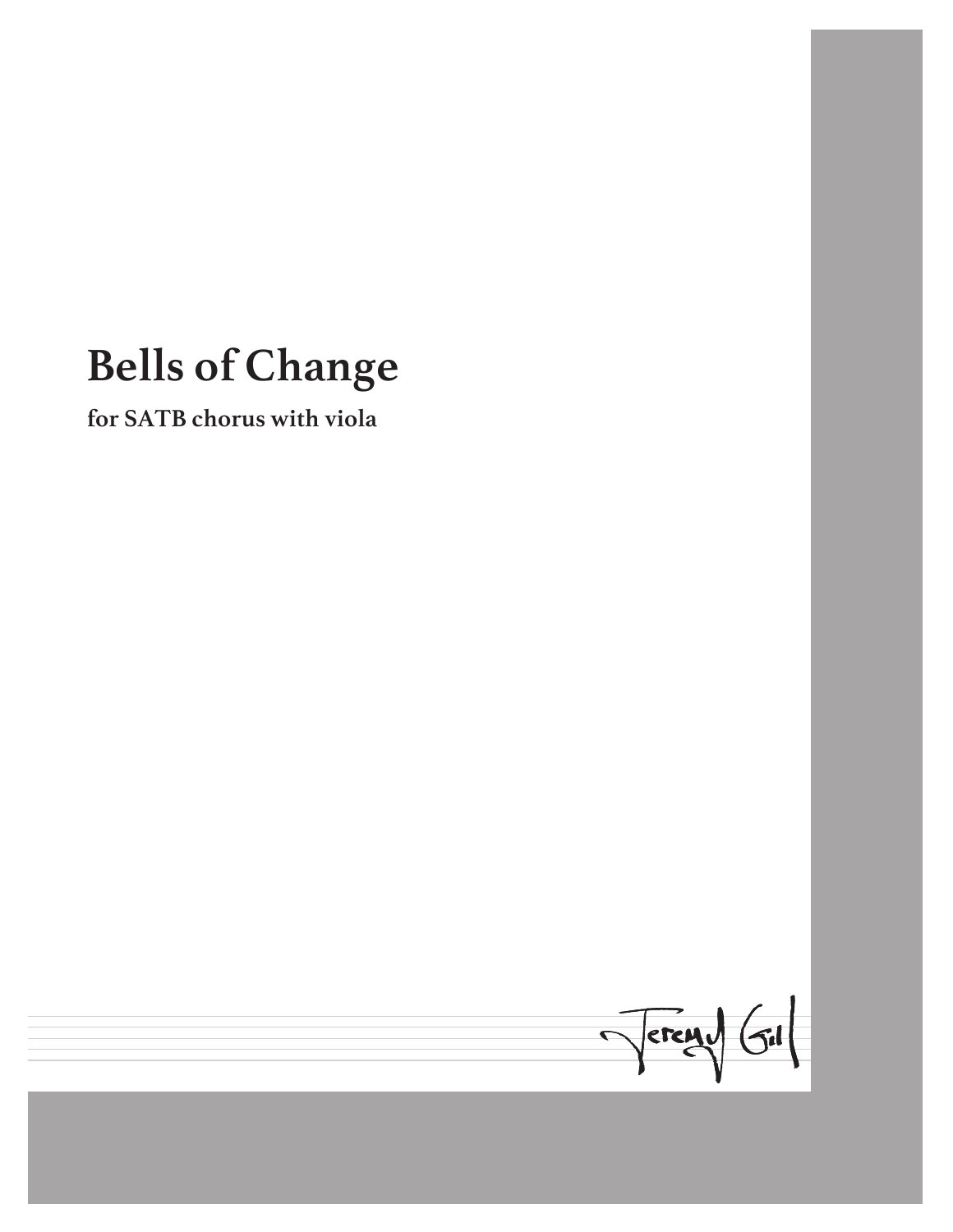# Bells of Change

for SATB chorus with viola text by Charles Dickens, adapted by Jeremy Gill

#### Commission

commissioned by the Chamber Singers of Harrisburg

#### Premiere

18 May 1996, Harrisburg, PA by the Chamber Singers of Harrisburg with Julius Wirth, Thomas Gallup, conductor

#### Instrumentation

viola SATB chorus

#### Duration

approximately 6 minutes

### Copyright

© 1995 by Jeremy Gill. All rights reserved.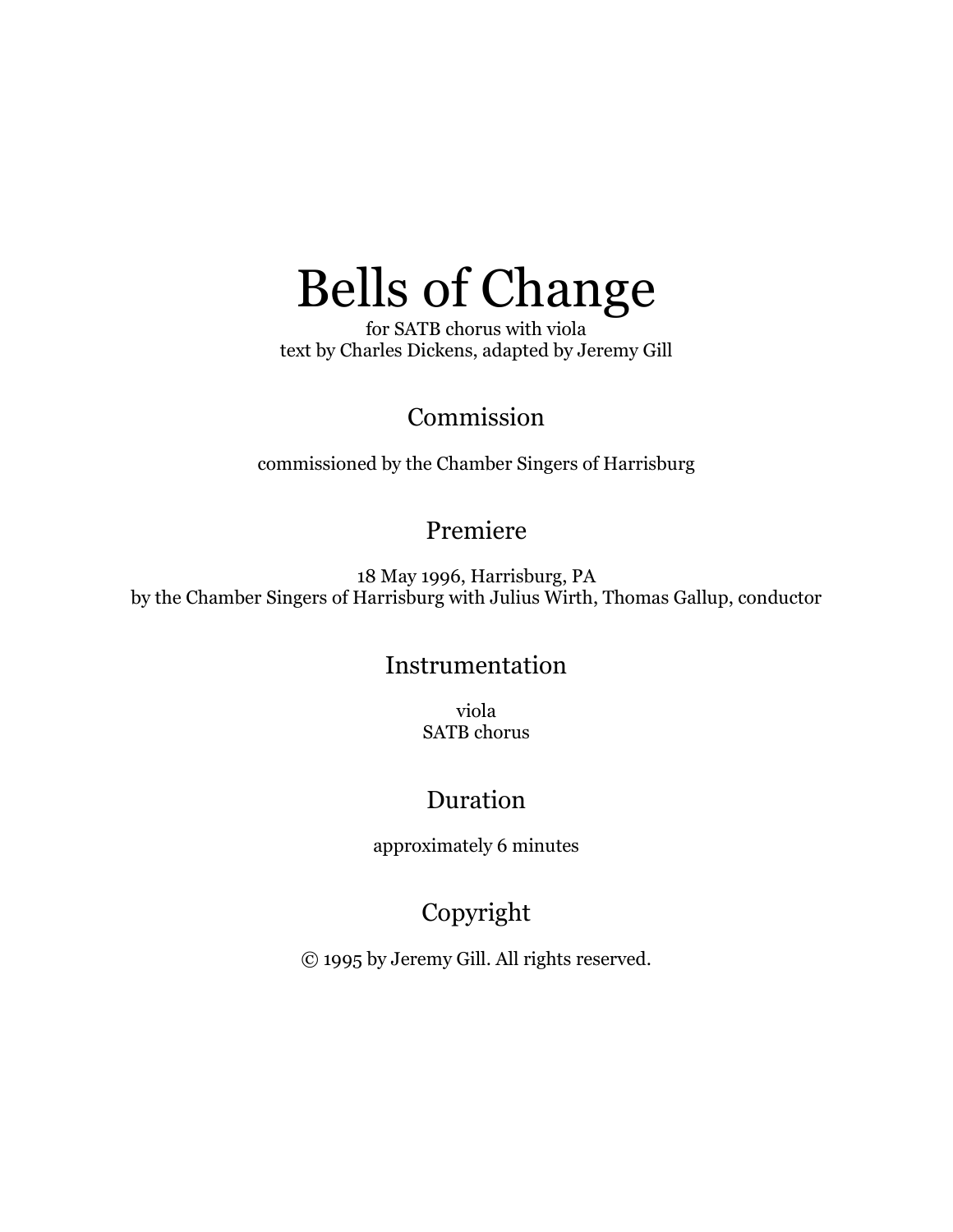*for Thomas Gallup and the Chamber Singers of Harrisburg*

### Bells of Change

Early in the morning, I saunter through the tranquil streets and mingle with the shadows of gateways and churches. The rooks sail about the cathedral towers, and the towers cut the air, as if there were no such thing as change on earth. Yet the bells when they sound tell me of change in everything, tell me of their own, old age, and the youth of my darling, and the many, still to come, who will live and love while the reverberations of the bells echo through their iron hulls. And, motes upon the deep of Time, lose themselves in air, as circles do in water.

#### *from* David Copperfield

J.Gill (1995)

Charles Dickens (adapted by J. Gill)

 $\overline{6}$ 6<br>4  $\overline{6}$ 6<br>4  $\overline{6}$ 6<br>4  $\overline{6}$ 6<br>4  $\overline{6}$ 6<br>4 .<br>6 ÿ<br>4  $\overline{6}$ 6<br>4 q **= 69**  $= 69$ Ĺ Ķ Viola Soprano Alto Tenor Bass Reduction  $\mathbb{R}$  $\begin{array}{ccccccc}\n6 & - & \end{array}$  $\begin{array}{ccccccc}\n6 & - & \end{array}$  $\Phi$  $\frac{1}{8}$  <u>ີງ:</u> hm pp  $\overline{\mathbf{r}}$  $\equiv$  $e$   $e$   $\frac{1}{2}$  $\frac{1}{2}$  $\equiv$  $e$   $e$   $\frac{1}{2}$ ⋕ - $\overset{\epsilon}{\phantom{z}}$ ≹ hm  $\frac{1}{4}$ f<br>H  $\frac{1}{\phi}$ .  $\frac{\partial}{\partial t}$   $\frac{\partial}{\partial t}$   $\frac{\partial}{\partial t}$   $\frac{\partial}{\partial t}$   $\frac{\partial}{\partial t}$ 6 pp  $\overline{\phantom{a}}$ <u>ີງ:</u>  $\frac{1}{4}$  defined the  $\frac{1}{4}$  $\overline{a}$  ,  $\overline{a}$  ,  $\overline{a}$  $\sharp$ .  $\frac{1}{4}$  defined the  $\frac{1}{4}$ 

Copyright © 1995 by Jeremy Gill. All rights reserved.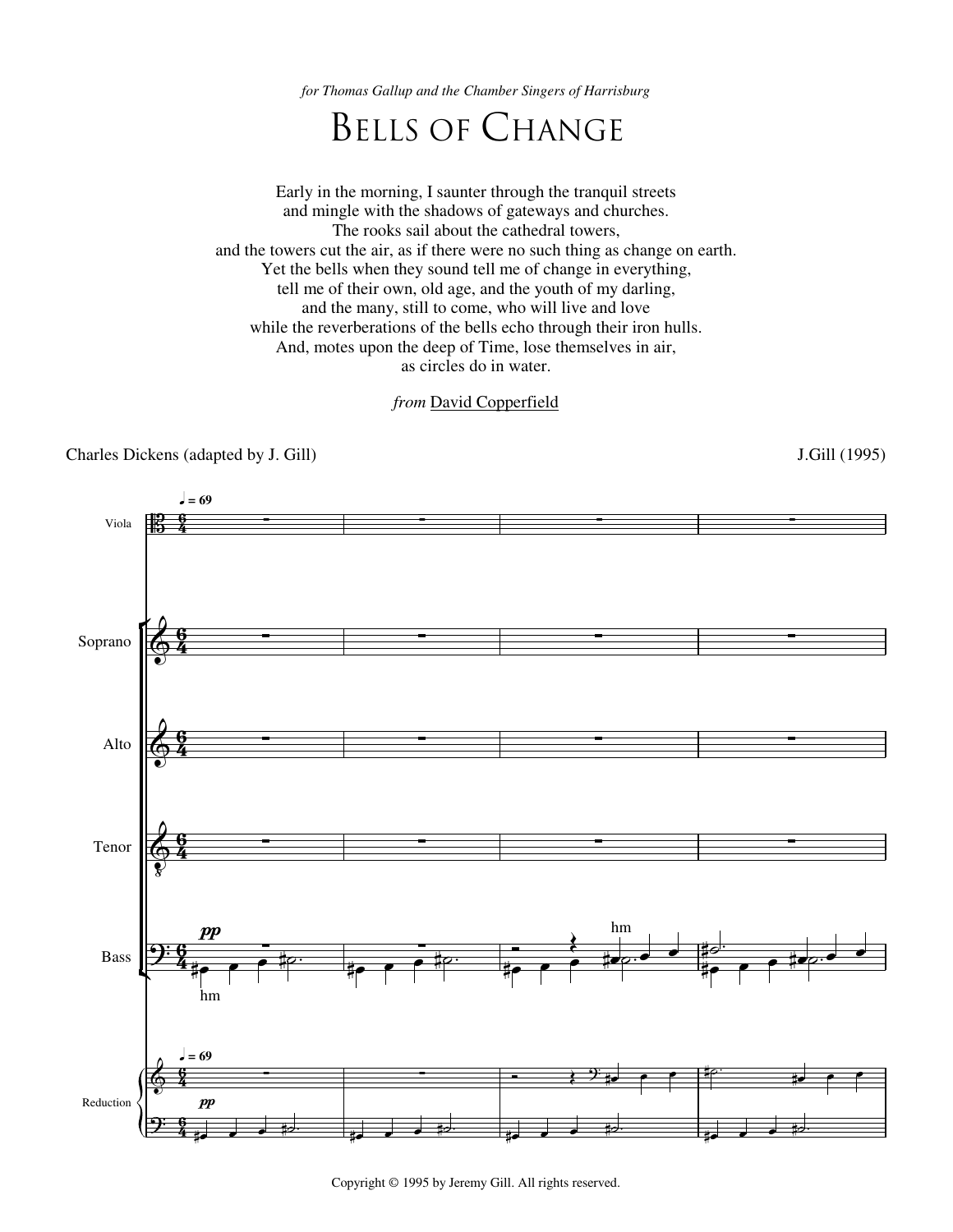

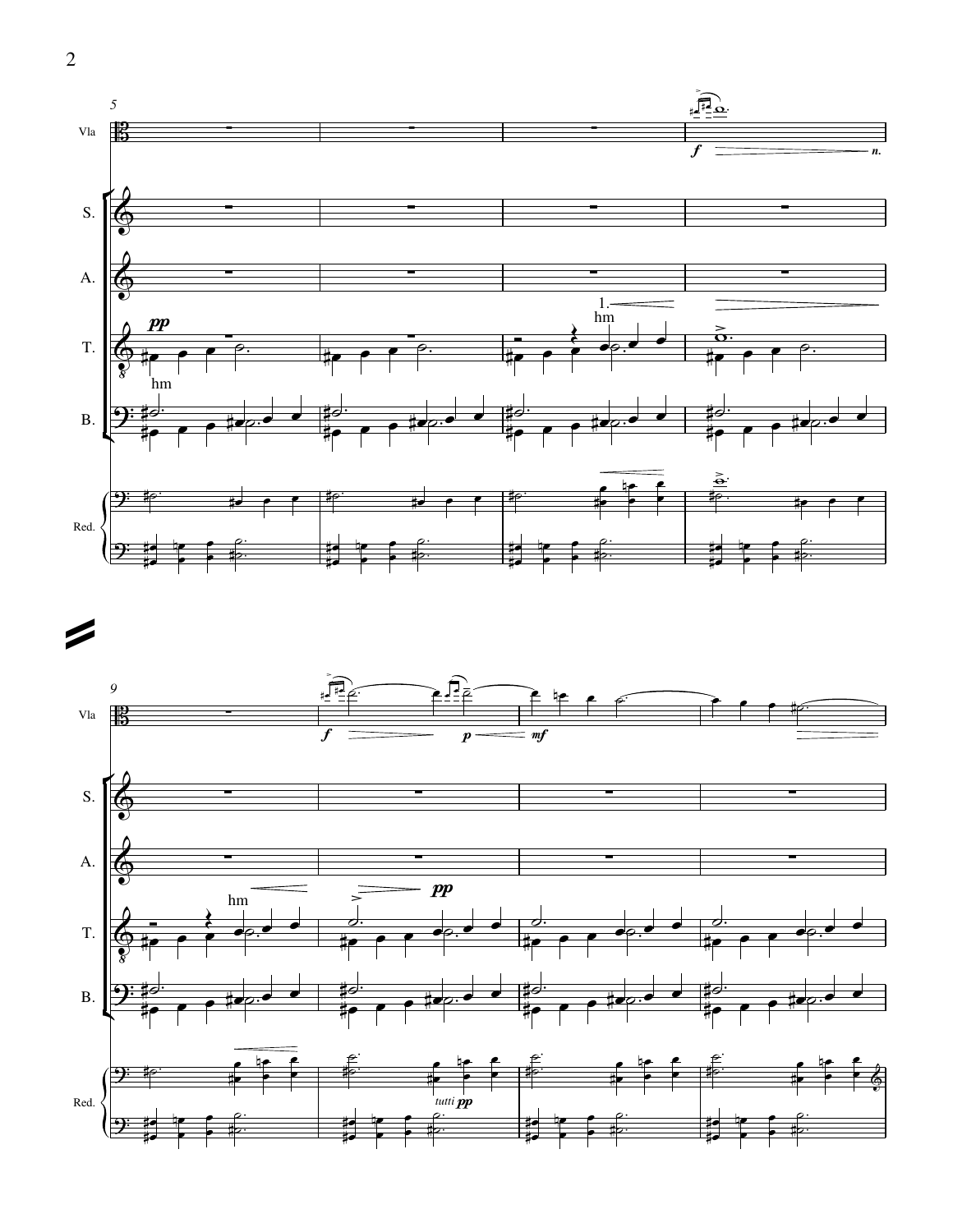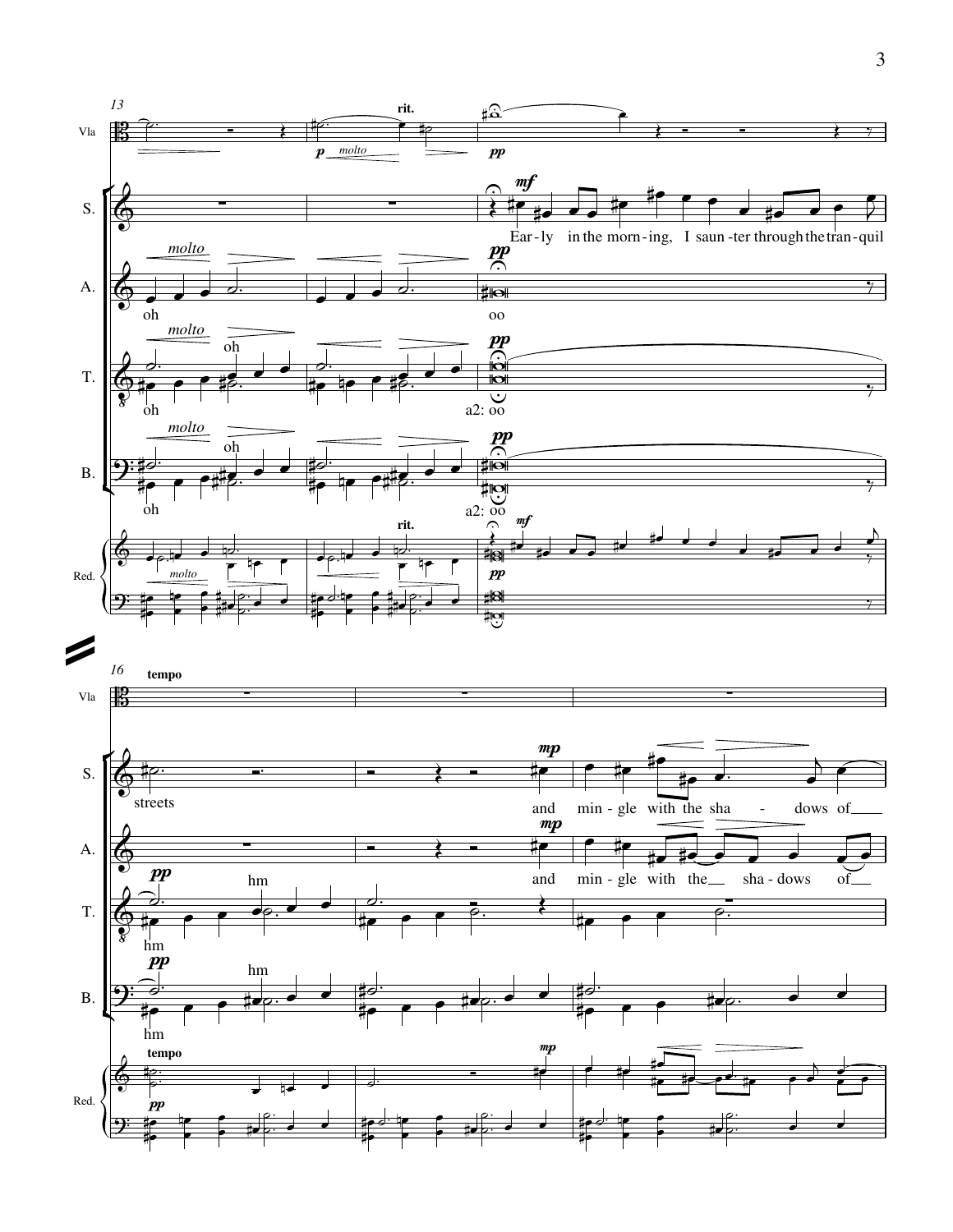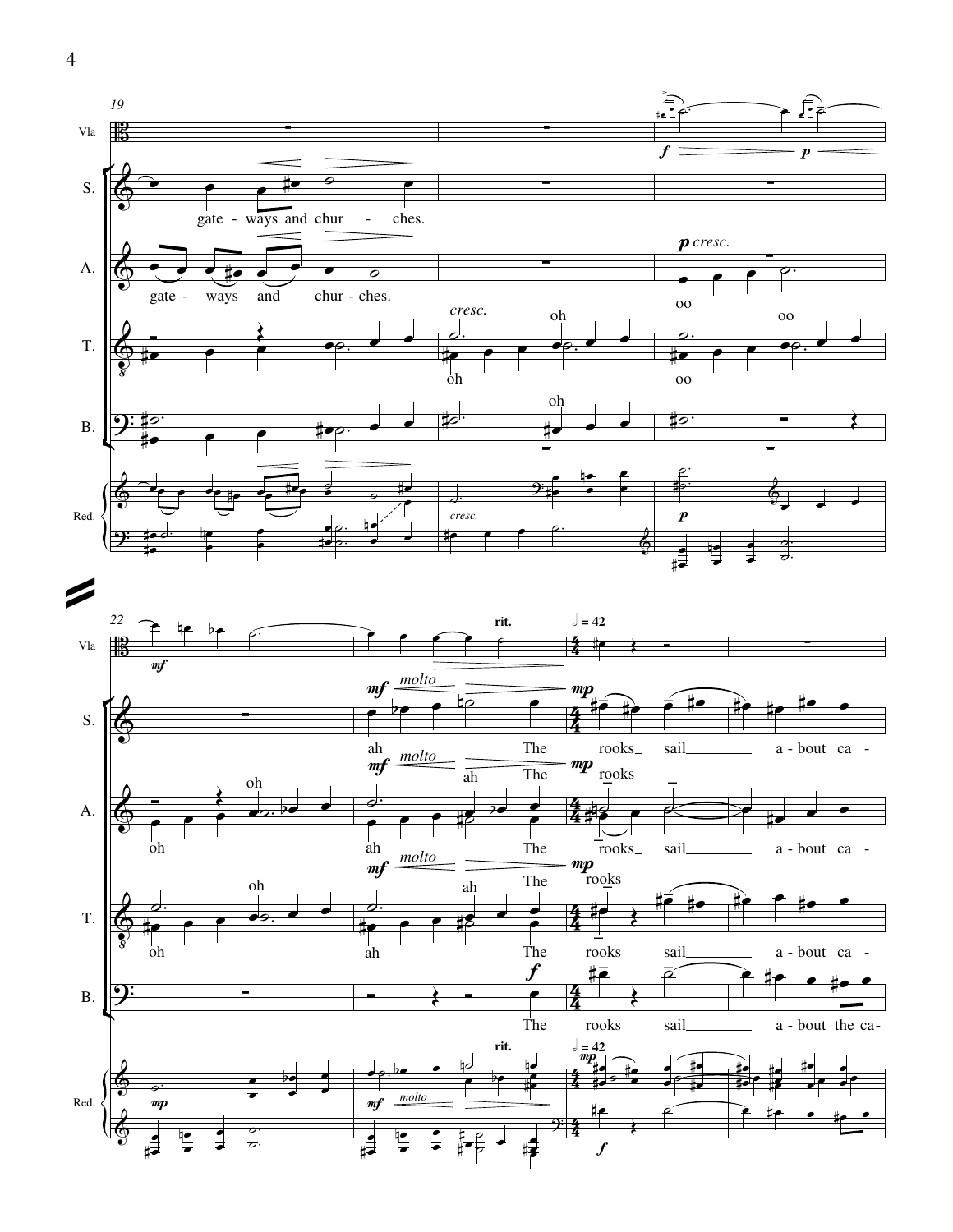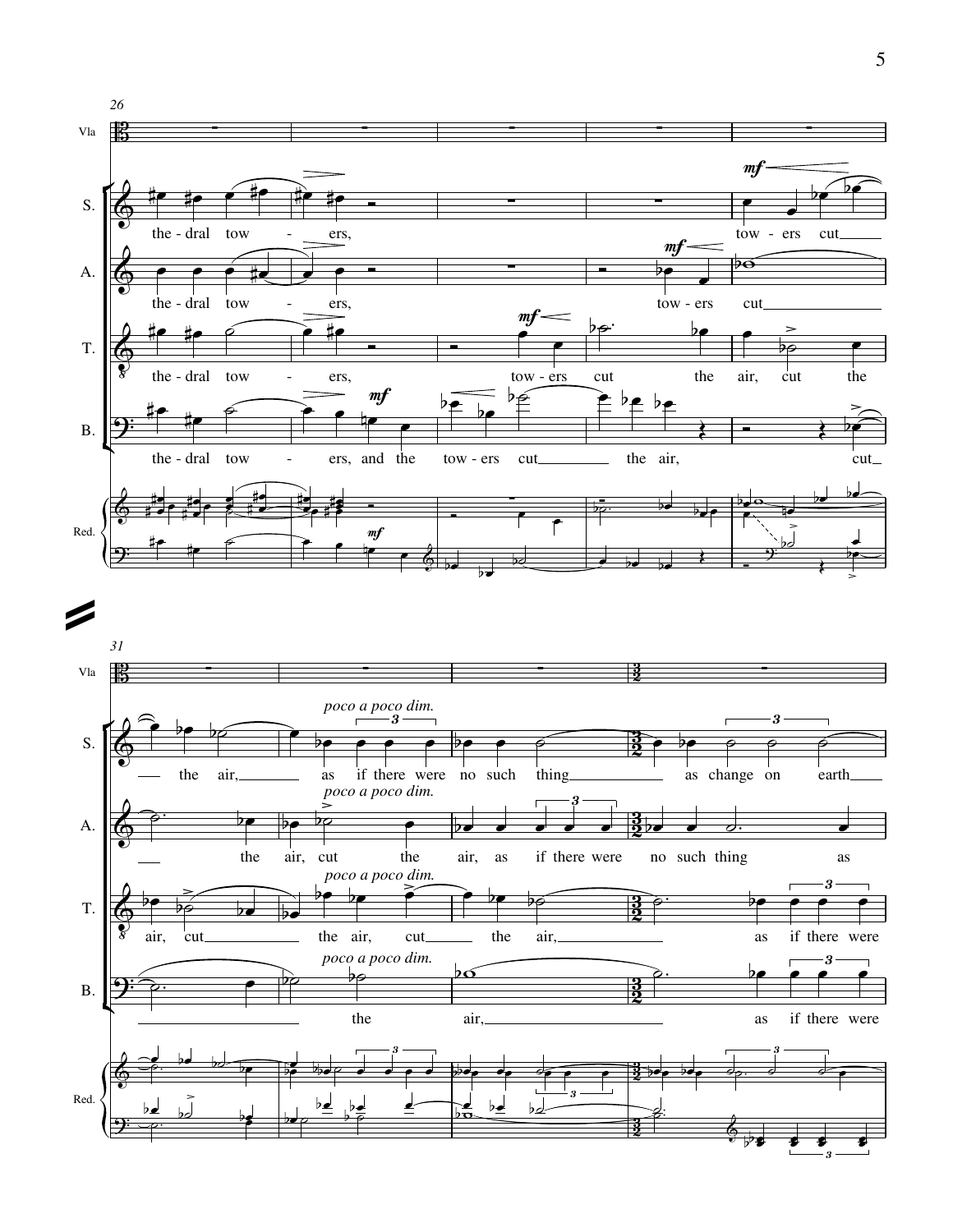



6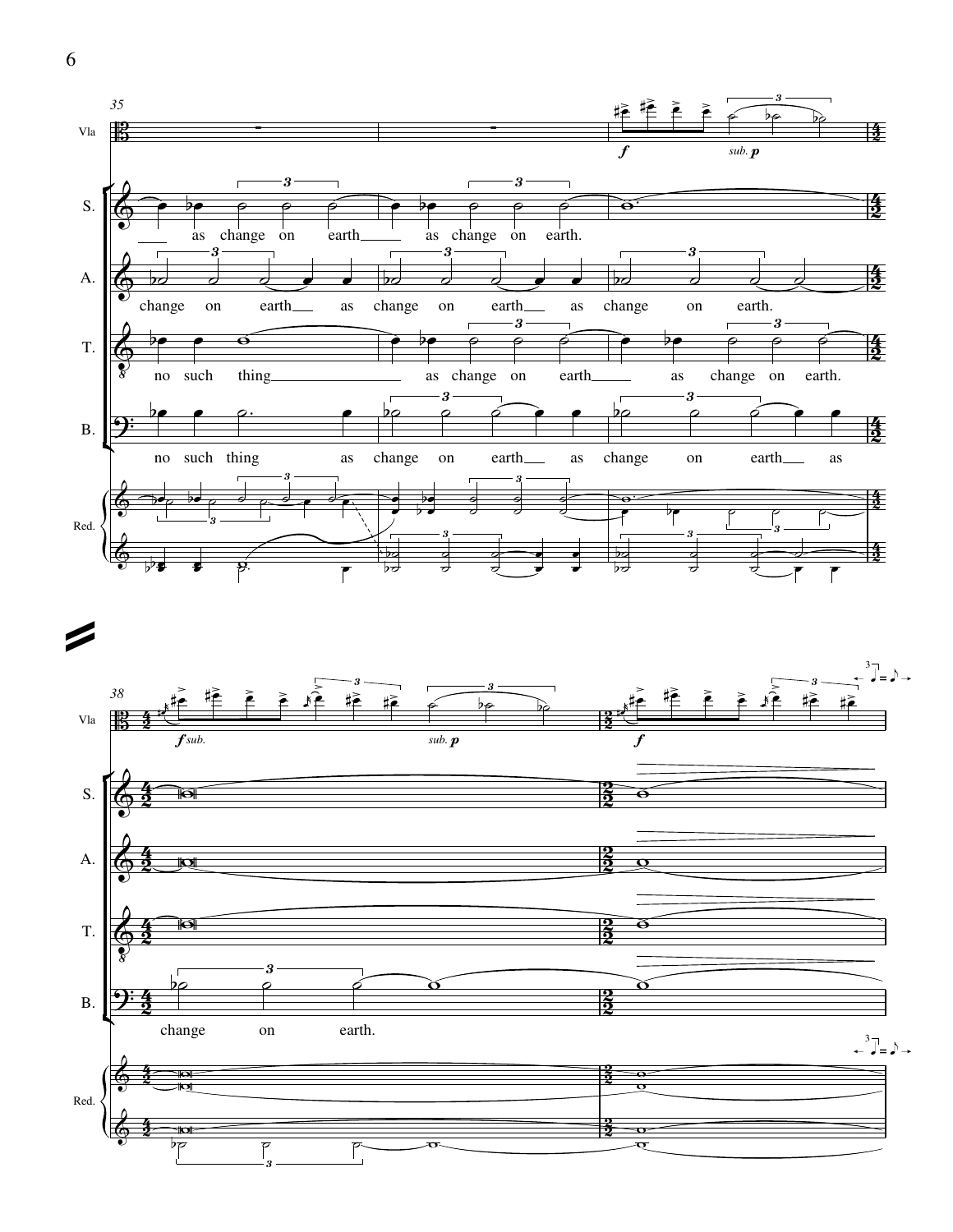

 $\blacktriangleright$ 



7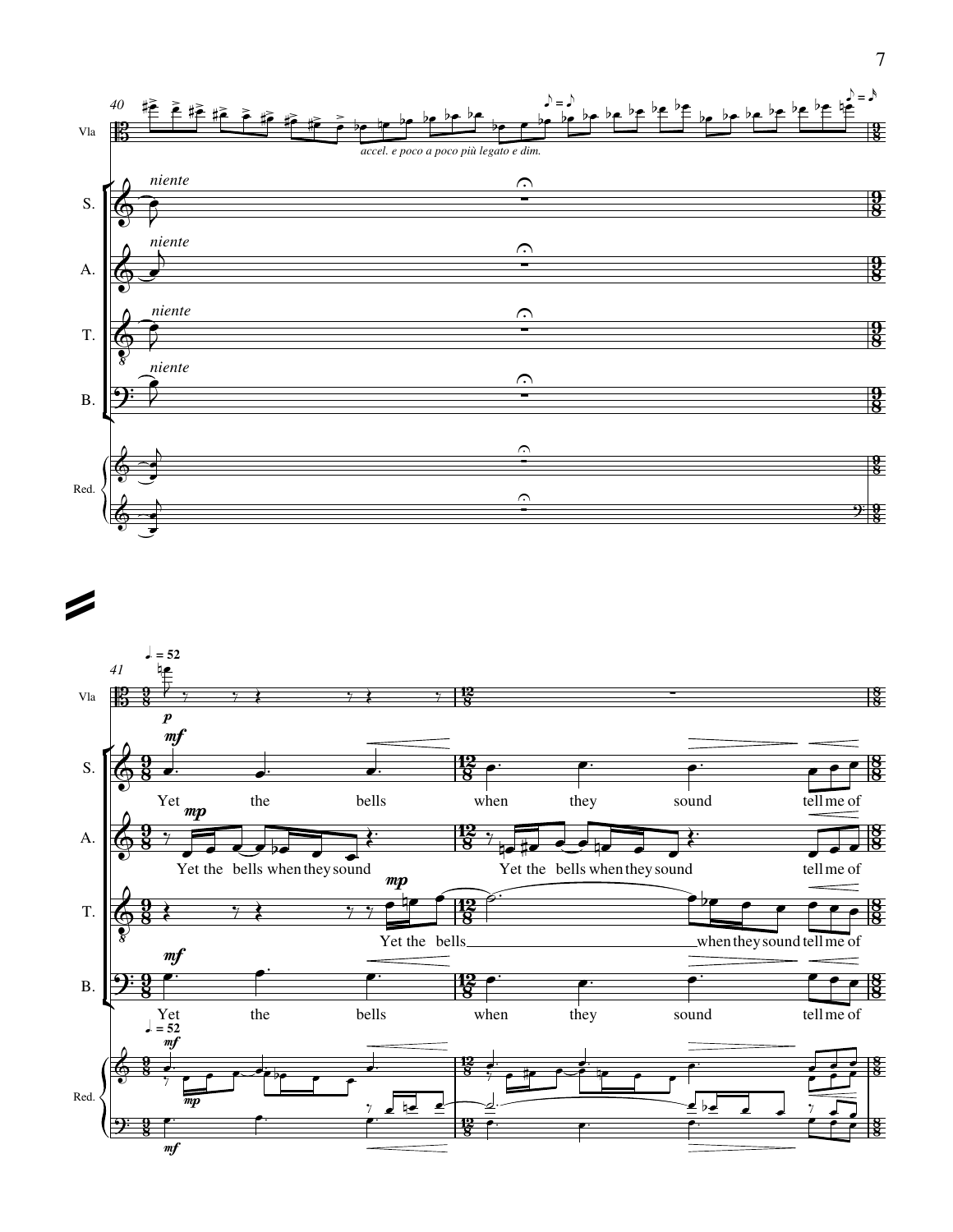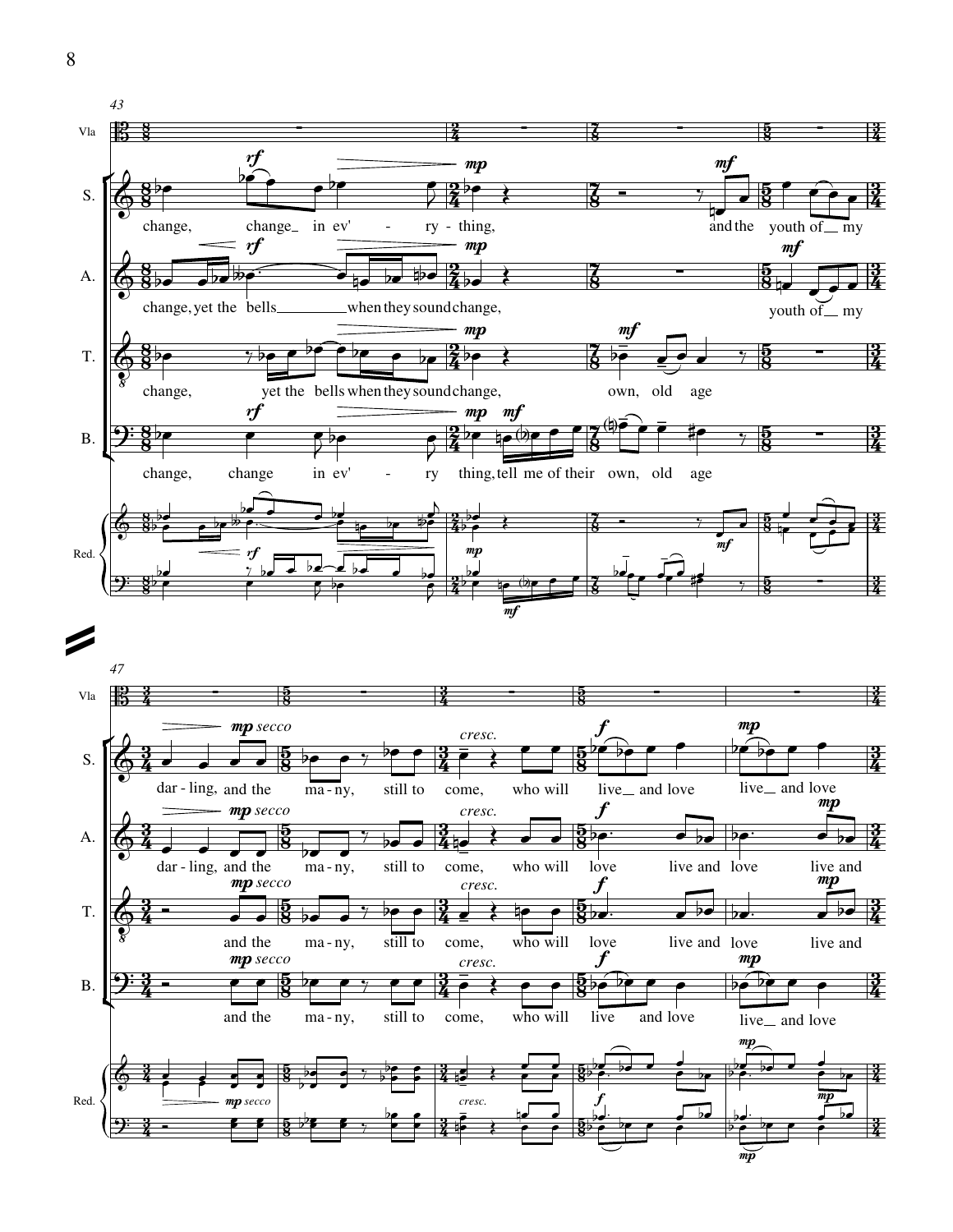

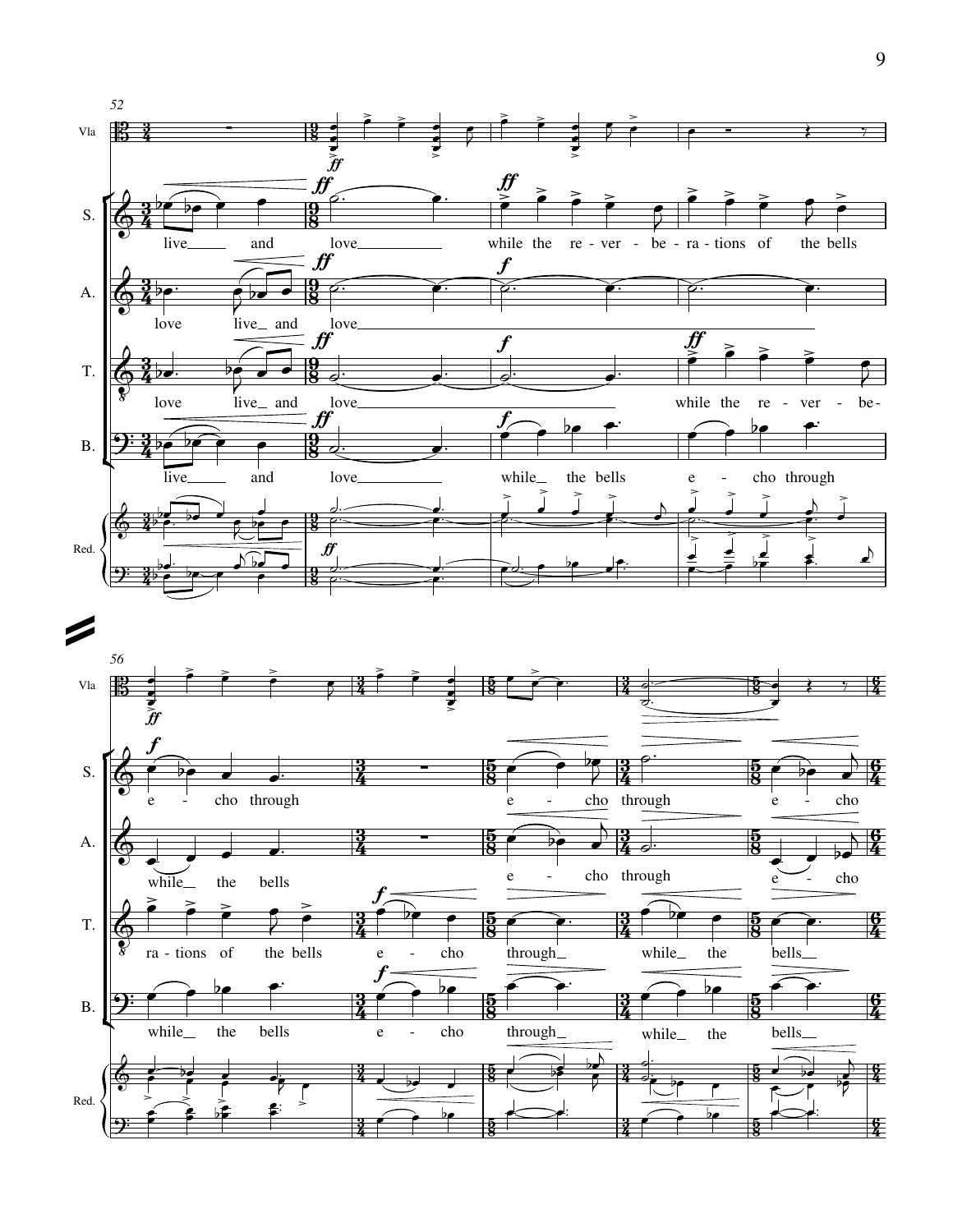

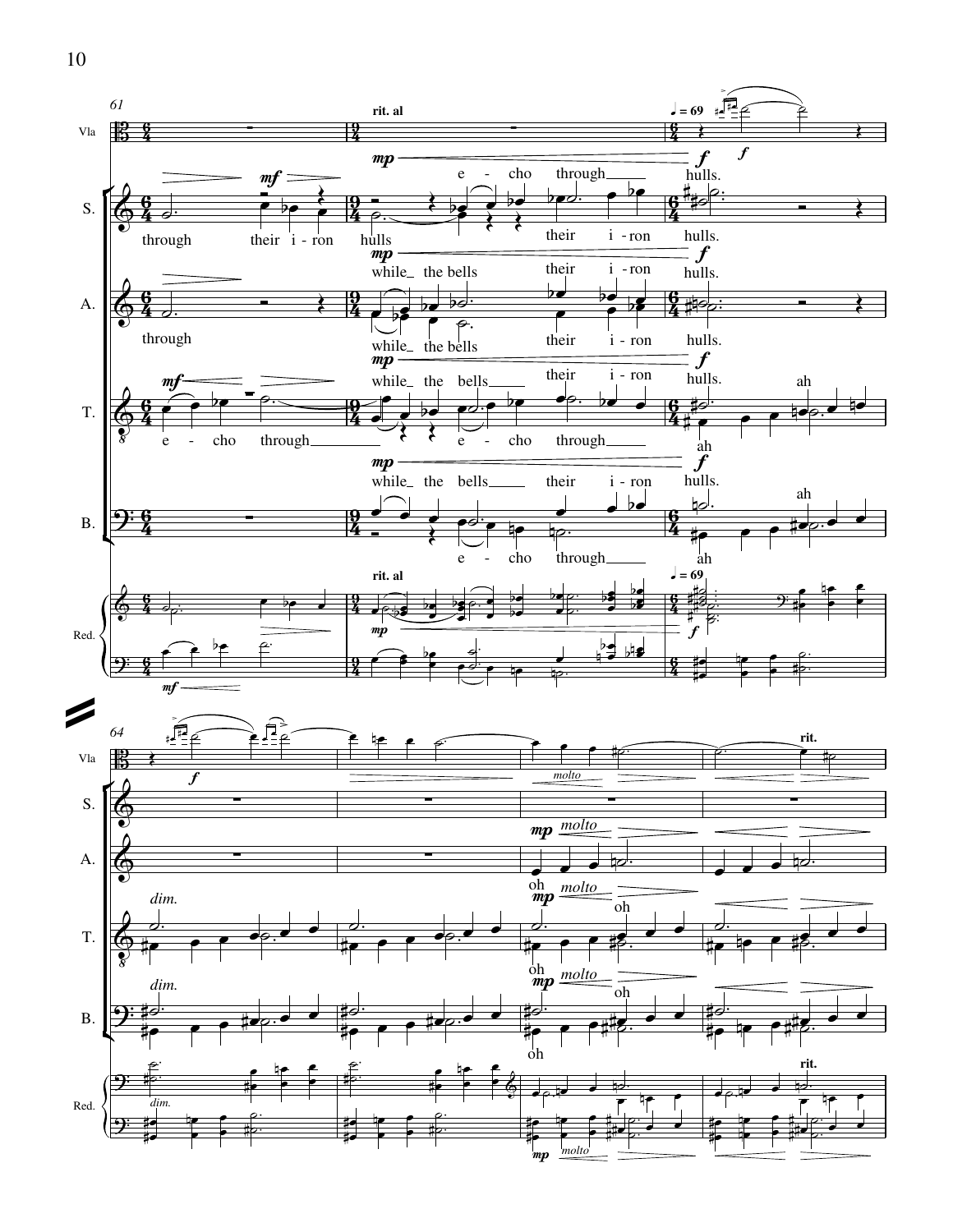